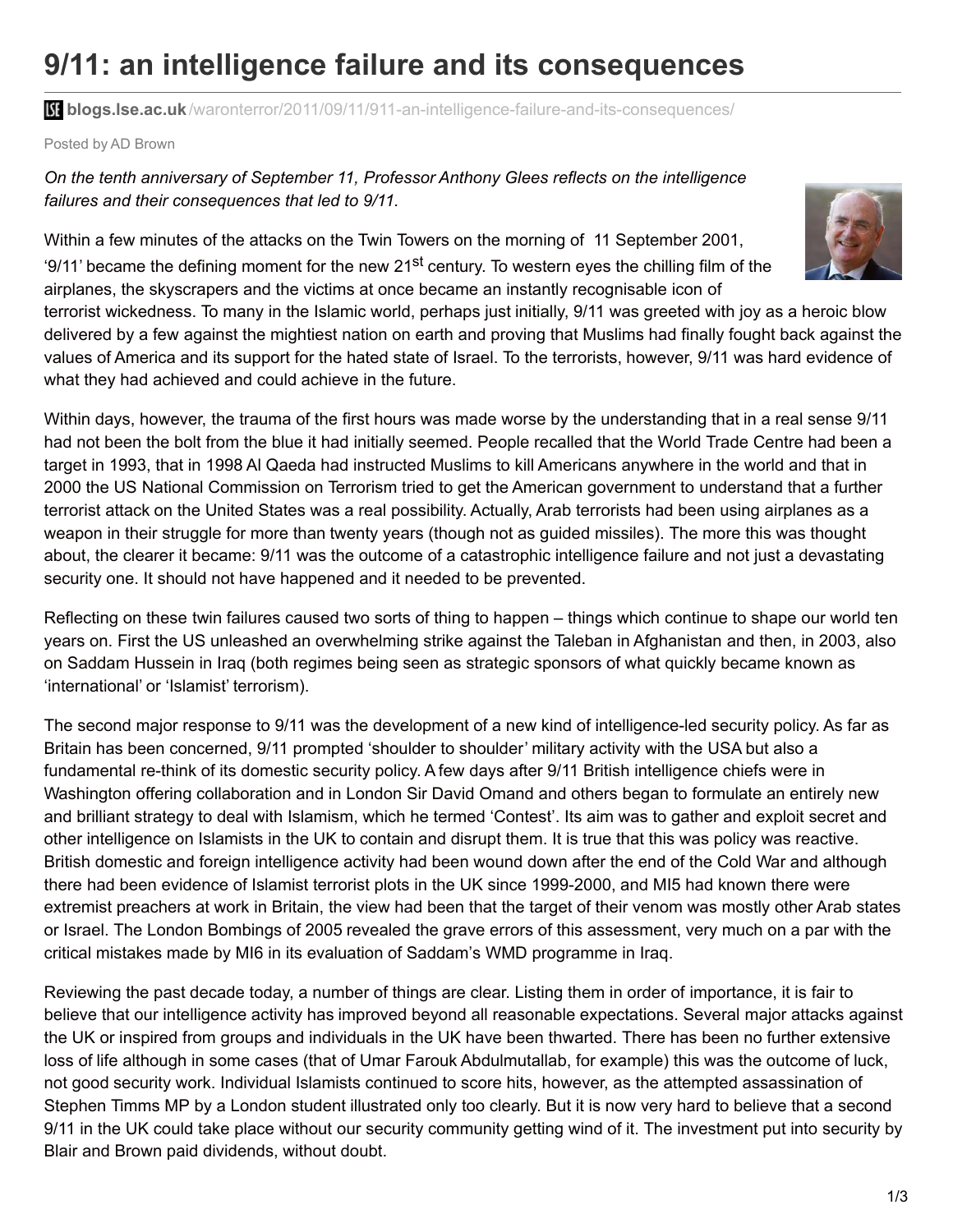On the debit side, however, the view that Britain's peculiar situation in terms of its special closeness to the USA and its policies and the large number of immigrants from Pakistan required at least a period of especially robust security activity and laws led to hefty and often misplaced criticism from some prominent British lawyers, journalists and academics. Rather than seeking to protect democracy from terrorists who wanted not just a different foreign policy but a Britain run by imams, these critics said Britain had become a 'national security state'. They were not wrong about this but their definition of what this meant was certainly off-beam. Our intelligence services, they said, were using blanket surveillance to stamp out all debate, serving the interests of a prime minister (Blair) who had 'lied' over the existence of WMD in Iraq in order to justify a war which should never have been fought. Voices in the media and in academe could be heard prior to 2005, arguing that 'securitization' policies were simply exploiting fear of terrorism for base political purposes and even yielding to 'the power of nightmares' as a BBC TV programme alleged in 2004.

Above all, they accused British intelligence of being complicit in torture by allowing our intelligence officers to participate, at a distance, in the torture of suspects and offering support to regimes, like Libya, Egypt or Saudi Arabia who used torture as a matter of course.

There is no doubt that these allegations (currently being investigated) would, if substantiated, do major and serious damage to Britain's intelligence community and rightly so. The systematic use of torture, or a systemic re-definition of methods of interrogation which the world would regard as torture (such as waterboarding or beating) which are, without question, torture robs western democracy of key parts of its legitimacy in combating groups and individuals who want to use terror against it. Ironically but perhaps inevitably, greater investment in security may have made public opinion more skeptical about the need for ten years of tougher policies. It is easy to reinterpret the past from a safer present in the same way as few before 9/11 feared an Islamist attack on the USA.

Could there be another 9/11? Plainly there could if governments decided to backtrack on security. This isn't likely but it is possible even if at the moment the US is developing preventative measures along the lines set down by Britain and Britain is preparing earnestly for the 2012 Olympics. But surveillance, secret intelligence gathering, electronic interception and CCTV are unpopular particularly to young citizens who think nothing of posting their personal secrets in indelible electronic ink on the internet but object to being 'spied on'.

It is revealing that a recent BBC poll showed that a quarter of all young Britons thought the attacks were carried out by the government of the USA (just as many Muslim voices can still be heard blaming Mossad).

Perhaps an even greater threat is posed by former figures of authority in government publicly disavowing the lines they must have taken privately over the past ten years. A former Director of Public Prosecutions has condemned from a new-found party political perspective counter-terrorism legislation he evidently thought was justified at the time. A former Director of the Security Service, Eliza Manningham-Buller, now claims Britain faced 'no threat from Iraq' prior to invasion and said the war there would increase the threat from domestic terrorism (of course, no one had suggested that Iraq posed a *domestic* threat to Britain and the view that its WMD posed an *international threat* was, of course, the view taken by MI5's sister agency, MI6 and based on intelligence work with which MI5 would have had nothing to do, and on which its opinion counted for very little).

But the net effect of statements like these from people who would deserve to be listened to more carefully if they had resigned at the time is clear. It will become ever more difficult for democratic governments to continue to do the right thing unless, God forbid, there are further terrorist attacks. Pre-emptive action whether at home or abroad will become harder to undertake. If that is the case, then the lessons of 9/11 will be unlearned, and we will return to the deluded notion that terrorists will leave us alone as long as we ignore them and pursue no policy which might cause them to spring into action.

*Professor [Anthony](http://www.buckingham.ac.uk/directory/professor-anthony-glees/) Glees, Director of BUCSIS at the University of Buckingham. Anthony Glees MA MPhil DPhil* (Oxford) is professor of Politics at the University of [Buckingham](http://www.buckingham.ac.uk/research/bucsis) and directs its Centre for Security and Intelligence Studies (BUCSIS). He has a specialist concern with Security and Intelligence issues and has written and lectured on aspects of the history of British intelligence, on the Stasi, on Islamism, on terrorism and counter-terrorism, on